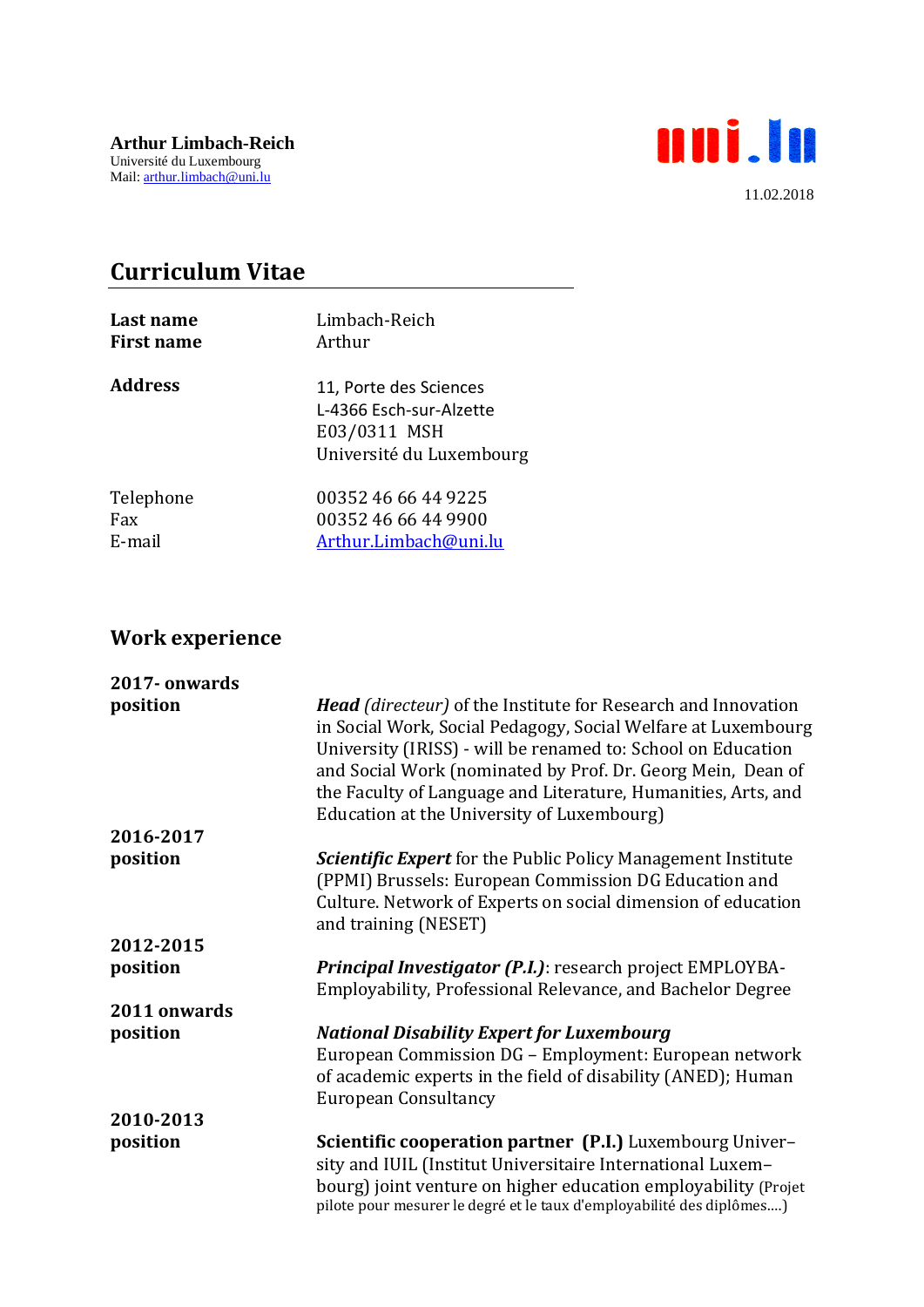| <b>2005 - onwards</b>                           |                                                                                                                                                                                                                                                                                                                                                                                                                                                                                                              |  |
|-------------------------------------------------|--------------------------------------------------------------------------------------------------------------------------------------------------------------------------------------------------------------------------------------------------------------------------------------------------------------------------------------------------------------------------------------------------------------------------------------------------------------------------------------------------------------|--|
| position                                        | <b>Disability officer</b> (responsable des personnes aux besoins<br>spécifiques) at the University of Luxemburg (nominated by<br>Prof. Dr. Rolf Tarrach, Rector of the University of<br>Luxembourg)                                                                                                                                                                                                                                                                                                          |  |
| 2003 - onwards                                  |                                                                                                                                                                                                                                                                                                                                                                                                                                                                                                              |  |
| position                                        | <b>Associate professor</b> at the University of Luxembourg Fa-<br>culty of Language and Literature, Humanities, Arts and<br>Education (FLSHASE); Research unit INSIDE (Integrative<br>Research Unit: Social and Individual Development),<br><b>Module director and senior lecturer in social work</b><br>programmes (Bachelor en sciences sociales et éducatives;<br>Master Management und Coaching im Bildungs- und Sozial-<br>wesen; Social Work and Organisational Research Doctoral<br>Research Seminar) |  |
| Employer:                                       | University of Luxembourg (Luxembourg) public employee                                                                                                                                                                                                                                                                                                                                                                                                                                                        |  |
| 1997-2003                                       |                                                                                                                                                                                                                                                                                                                                                                                                                                                                                                              |  |
| Occupation/position                             | <b>Teacher</b> in the domain of special needs education and ortho-<br>pedagogy secondary and post-secondary education teaching<br>activity, pedagogical coordination, curriculum development                                                                                                                                                                                                                                                                                                                 |  |
| Employer                                        | IEES (l'Institute d'études éducatives et sociales - now Lycée<br>Technique pour Professions Educatives et Sociales)<br>Living/Fentange (now Mersch)                                                                                                                                                                                                                                                                                                                                                          |  |
| 1993 - 2003                                     |                                                                                                                                                                                                                                                                                                                                                                                                                                                                                                              |  |
| Occupation/position                             | <b>Clinical psychologist</b> in residential care, unit for persons<br>with mental and intellectual disabilities                                                                                                                                                                                                                                                                                                                                                                                              |  |
| Employer                                        | Institut St. Joseph Betzdorf (Luxembourg)                                                                                                                                                                                                                                                                                                                                                                                                                                                                    |  |
| 1992-1993<br>Occupation/position<br>Employer    | Social Worker / Educateur gradué:<br>Boarding School Les Internats J. Brocquart, Echternach<br>(Luxembourg)                                                                                                                                                                                                                                                                                                                                                                                                  |  |
| 1991-1992<br>Occupation or position<br>Employer | Social Worker (Sozialarbeiter)<br>Re-employment Center Arbeiterwohlfahrt Trier,<br>Arbeiterwohlfahrt Trier (Germany)                                                                                                                                                                                                                                                                                                                                                                                         |  |
| Education, training, and academic qualification |                                                                                                                                                                                                                                                                                                                                                                                                                                                                                                              |  |
| 2003                                            | <b>Associate Professor</b> (assistant-professeur)                                                                                                                                                                                                                                                                                                                                                                                                                                                            |  |

2001 **PhD** (Dr. phil.) doctoral thesis: *Geistige Behinderung, Autoaggression und die emotionale Betroffenheit der Bezugspersonen* / Mental retardation, self-injurious behaviour, and emotionally reactions of caregivers. University Trier